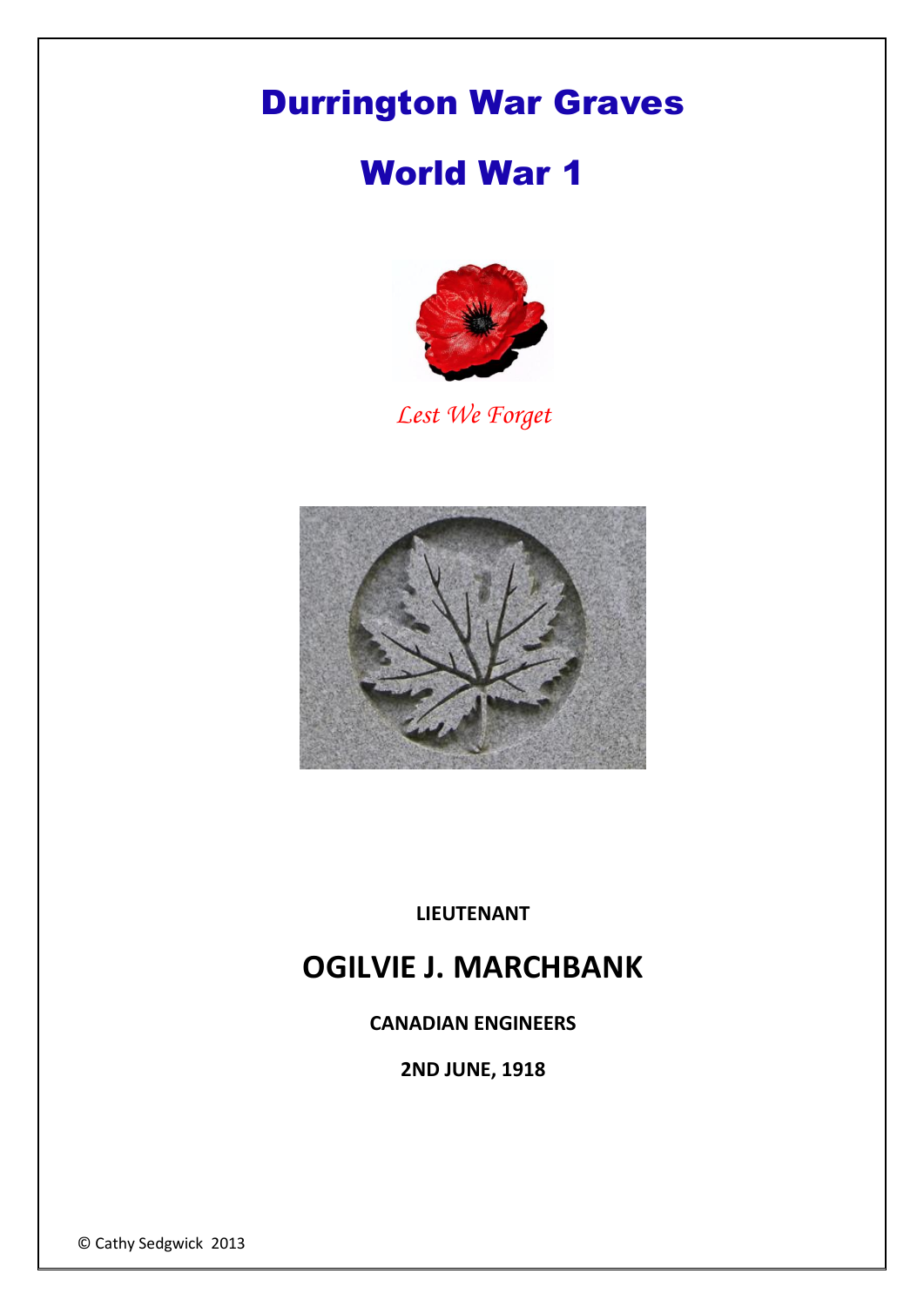## **Ogilvie James MARCHBANK**

Ogilvie James Marchbank was born on 22<sup>nd</sup> March, 1892 in Glasgow, Scotland.

The 1900 United States Census recorded Ogilvie Marchbank as an 8 year old living with his family at Beach Street, Revere, Suffolk, Massachusetts. His father was recorded as William Marchbank (Salesman (Travelling), aged 55, emigrated in 1893). Also included in the household were Ogilvie's two older brothers – George (Bookkeeper, aged 28, emigrated in 1892) & William (Salesman, aged 25, emigrated in 1890) as well as Evelyn – daughter-in-law of William Snr (aged 24) & Gordon – grandson of William Snr (aged 8 months, born Massachussets).

The 1901 Census of Canada recorded Ogilvie Marchbank as a 9 year old living with his sister – Elizabeth Dumma (aged 24, emigrated 1893) & her husband James Dumma (Bookkeeper, aged 31, emigrated 1891). Ogilvie had emigrated in 1893. They were living at Bridgeburg (Village), in the district of Welland, Ontario, Canada.

Ogilvie James Marchbank enlisted with Canadian Overseas Expeditionary Force on 5<sup>th</sup> June, 1916 at Montreal. He was a single, Civil Engineer, aged 24 years & 2 months, living at 504 Oxford Ave, Montreal when he enlisted. His next-of-kin was listed as his father – William Marchbank. His religion was listed as Presbyterian.

On 24<sup>th</sup> October, 1916 Lieutenant Ogilvie James Marchbank signed his Officers' Declaration Paper. He was attached to Divisional Signal Company Unit (3 months) at the time of signing the declaration & had served with McGill C.O.T.C. (2 seasons). His next-of-kin was still listed as his father – William Marchbank of 504 Oxford Ave, Montreal.

Lieutenant Ogilvie James Marchbank was attached to 107 Squadron in England. His next-of-kin was listed as his father – Mr W. Marchbank of 13 Northcliffe Avenue, Montreal, Canada. On 1<sup>st</sup> June, 1918 around 1.30 pm he was seriously injured as a result of a plane accident. Lt. Kennedy was also injured & badly burned.

Lieutenant Ogilvie James Marchbank died on 2<sup>nd</sup> June, 1918 in Military Hospital, Fargo, Salisbury Plain as a result of injuries sustained. The Canadian Expeditionary Force Commonwealth War Graves Register records Lieutenant O. J. Marchbank as being attached to Canadian Engineers seconded to R.A.F. It states that he died from burns to head, trunk & limbs in an Aero Accident.

A death for Ogilvie J. Marchbank was registered in the June quarter, 1918 in the district of Amesbury, Wiltshire, England.

Lieutenant Ogilvie James Marchbank was buried in Durrington Cemetery, Wiltshire in Grave /Plot Number 284 on 4<sup>th</sup> June, 1918. A cross was erected at the time of his burial. His death is acknowledged by Commonwealth War Graves Commission but he now has a private headstone.

A Court of Enquiry was held No. 24463/1918. Lt. O. J. Marchbank & Lt. K. Kennedy. "The cause of the Accident was in our opinion due to the Pilot stalling the machine while trying to turn into the wind to land.Although his engine was giving trouble he held the nose of the machine up too much on the turn and was too low an altitude to regain control of the machine before striling the ground in the dive resulting from the stall."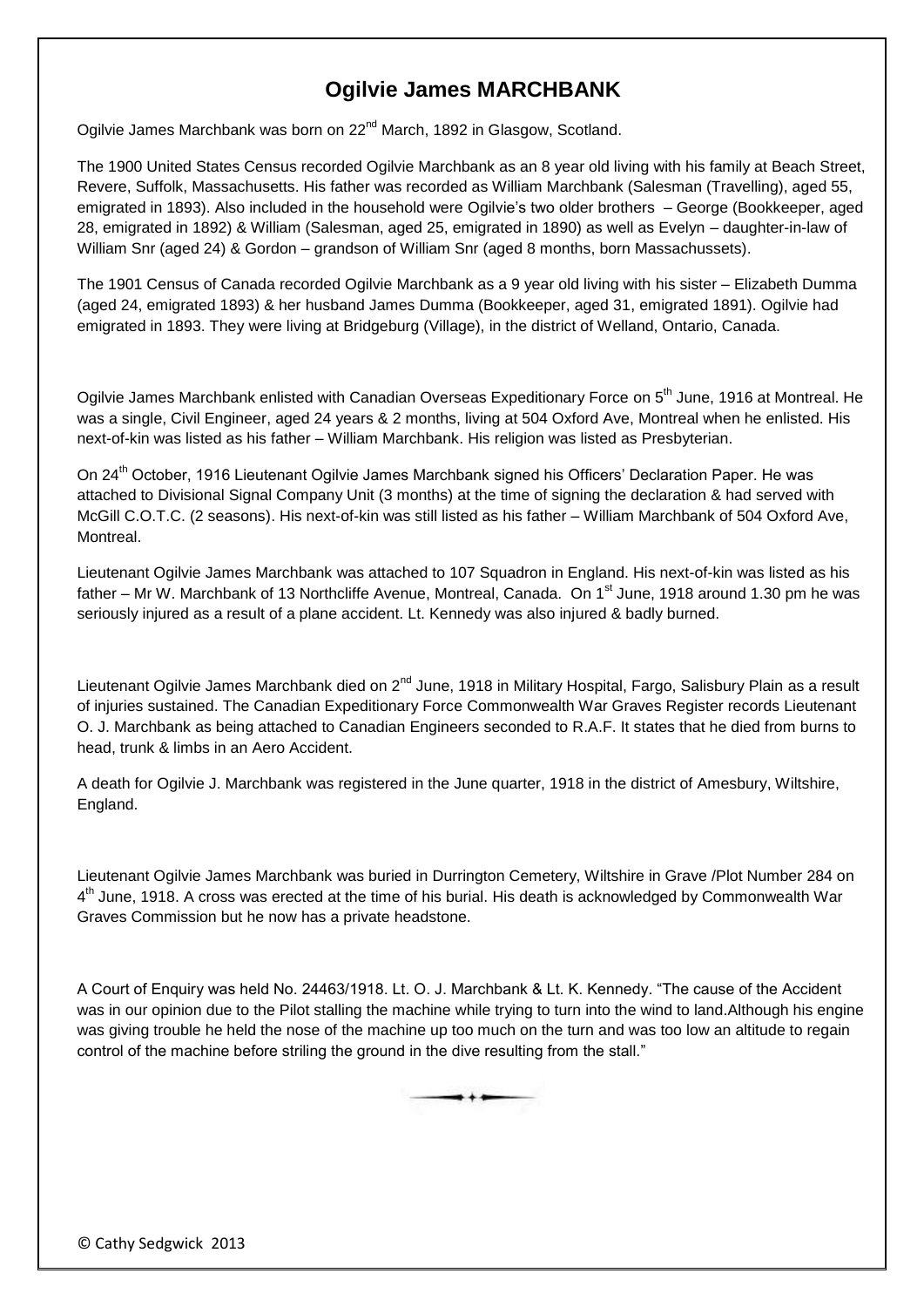Lieutenant Ogilvie James Marchbank, R.A.F. is remembered on page 467 of Canada's First World War Book of Remembrance, Canadian Virtual War Memorial.

|                          |                                       |                                                                                                             |                                                     | 1918 |                 |                                                                                                                                                                   |  |                                                                                                                                                                                   |
|--------------------------|---------------------------------------|-------------------------------------------------------------------------------------------------------------|-----------------------------------------------------|------|-----------------|-------------------------------------------------------------------------------------------------------------------------------------------------------------------|--|-----------------------------------------------------------------------------------------------------------------------------------------------------------------------------------|
|                          |                                       |                                                                                                             |                                                     |      |                 |                                                                                                                                                                   |  |                                                                                                                                                                                   |
|                          |                                       |                                                                                                             |                                                     | ьZ   |                 |                                                                                                                                                                   |  |                                                                                                                                                                                   |
|                          |                                       |                                                                                                             |                                                     |      |                 |                                                                                                                                                                   |  |                                                                                                                                                                                   |
|                          |                                       | Manoque, Wilham John. 3"Bds. C.I' A.                                                                        |                                                     |      | Pte.            | Marriott, Henry                                                                                                                                                   |  | 法門<br>Bn.                                                                                                                                                                         |
| Gmr.<br>Pte.             | Manseau, Ovila.                       |                                                                                                             | 24* Bh.                                             |      | Pte.<br>Ptc.    | Marriott, John Southern.<br>Marrotte, Suncon.                                                                                                                     |  | $7*$ Bu<br>22 <sup>-4</sup> Bn.                                                                                                                                                   |
| Ptc.<br>Pte.             |                                       | Mansell, Ernest Samuel<br>Mansell, Leonidas West                                                            | $34 \cdot Bn$<br>5 $\cdot$ Bn<br>3 <sup>N</sup> Bn. |      | Sgt.<br>Pte.    | Mars, Lrnest.<br>Marsan, Joseph.                                                                                                                                  |  | $9^{\texttt{A}}$ Box C.F.A.<br>$22 - Bn$                                                                                                                                          |
| 昆                        | Mansfield, James.<br>Mansfield, John. | Mansfield, Frederic, M.M.                                                                                   | $21*$ Bn.                                           |      | Pte             | Marsdan, Gearge.                                                                                                                                                  |  | $1^{\circ}$ Bn.<br>$314$ Bn.                                                                                                                                                      |
| Pto.<br>Pto.             |                                       |                                                                                                             | 3 <sup>-4</sup> Bn.<br>2 Const. Cou.                |      | 砚.              | Marsh, Frederick, D.C.M.                                                                                                                                          |  | 8* Bn.                                                                                                                                                                            |
| Pic.                     |                                       | Mansfjeld, John 2 Co<br>Mansfjeld, Richard Robert                                                           | 54 hm.                                              |      | Sqt<br>Il Capt. | Marsh, Samuel Farnell;<br>Marsh, Thomas John<br>Marshall, Albert Frederick                                                                                        |  | 1 <sup>4</sup> Fram.Cou.                                                                                                                                                          |
| C.5M                     |                                       | Monsfield, Stephen Arthur, M.M.                                                                             | $38 - 6n$                                           |      |                 |                                                                                                                                                                   |  | 2 Gen Hosp.<br>20 - Bn.                                                                                                                                                           |
| Pte.<br>Pte.             |                                       | Manslup, Clark Cunton.<br>Manship, James Henry.                                                             | $26 * Bn$ .<br>26* Bn.                              |      | Pie.<br>Pte.    | Marsholl, Albert John.<br>Marshall, Alfred.                                                                                                                       |  | $72 - fm$                                                                                                                                                                         |
| ne                       |                                       | Manson, Donald Arthur.                                                                                      | 46* bn.                                             |      | Pte.<br>Pte.    | Marshall, Angus Alexander.<br>Marshall, Bertram.                                                                                                                  |  | 31* Bn.<br>16* Bn.                                                                                                                                                                |
| Spr.<br>Ptc.             |                                       | Manson, Frank Stewart. 34 C.R.T.<br>Manson, Wilham; M.M.                                                    | $2 - fm$                                            |      | Pte.            | Marshall, David.<br>Marshall, Edgar.                                                                                                                              |  | 12 <sup>*</sup> Res. Bn.                                                                                                                                                          |
| Ptc.<br>Pto              |                                       | Manston, Leonard Frederick 8* Bn                                                                            | 52 <sup>-4</sup> Bm.                                |      | Pte.<br>Pte.    | Marshall, Edward James.                                                                                                                                           |  | 5* Bn.                                                                                                                                                                            |
| Pte                      |                                       | Mantle, Ray.<br>Manuel, Albert.<br>Manuel, Arthur James.                                                    | 72.86                                               |      | Sqt.<br>Pte.    | Marshall, Frederick John. 5-Bn C.E.<br>Marshall, George Albert 4* C.M.R.                                                                                          |  |                                                                                                                                                                                   |
| Ptc.<br>Pto.             | Manuel, Edward.                       |                                                                                                             | 58* Ba.                                             |      | Pte.            | Marshall, George Henry                                                                                                                                            |  | 2 - Ba                                                                                                                                                                            |
| Pto.<br>Pte.             |                                       | Manusar Harry<br>Maples,Charles Lewis                                                                       | $14 - 50$<br>$22 - Bn$                              |      | Pte.<br>Pte.    | Marshall, Gilbert Furness 1° C. M.R.<br>Marshall, Guy Franklin. 7 S.S.Coy.                                                                                        |  |                                                                                                                                                                                   |
| Pte.                     |                                       | Maples, Requiald Frank                                                                                      | 116 <sup>*</sup> Bn.                                |      | Pte.            | Marshall, Harold.                                                                                                                                                 |  | 13* Bn.<br>$4^*$ Bn                                                                                                                                                               |
| Pte.<br>Ptc.             |                                       | Maracle, Peter William.<br>Marberry, Wilham Chide                                                           | $52 - Bn$<br>$20*$ Bn.                              |      | Pte.<br>Spr.    | Marshall, Howard Andrew.<br>Marshall, James Archibald.                                                                                                            |  |                                                                                                                                                                                   |
| Pte.<br>Иe.              |                                       | March, Archibald E.                                                                                         | 85*Bn.<br>20* Bn.                                   |      | Pte.            |                                                                                                                                                                   |  | $1*$ Bn. C.E.<br>58 $*$ Bn.                                                                                                                                                       |
| Pte.                     | March, Josclun.                       | Marchand, Charles.                                                                                          | 6* Res. Bn.                                         |      | Pte             | Marshall, James Russell<br>Marshall, John Alexander,<br>Marshall, John Neumeth,<br>Marshall, John Roger,<br>Marshall, Lauvender,<br>Marshall, Lauvender,          |  | 16* Bn.                                                                                                                                                                           |
| Pte.<br>Иe.              |                                       | Marchand, Guillaume                                                                                         | $24 \cdot$ En.                                      |      | Pte.<br>Pte.    |                                                                                                                                                                   |  | $8 * Bn$                                                                                                                                                                          |
| L Cel<br>Lacut.          |                                       | Marchbank, Isaac James 1* Wics Bn.<br>Marchbank, Leslie Dale.            F O.H.<br>Marchbank, Ogibic James. |                                                     |      | Pte.<br>Pte.    | Marshall, Lloyd Hastings.                                                                                                                                         |  | $\frac{54 \times 8m}{R \times R}$                                                                                                                                                 |
|                          |                                       |                                                                                                             | R.A.P.C.B                                           |      | Pte.            | Marshall, Robert.                                                                                                                                                 |  | $43^{\circ}$ .                                                                                                                                                                    |
| Pte<br>Pte.              |                                       | Mardıket, Frank<br>Mardon, Heber Reginald                                                                   | 29 <sup>k</sup> .Bo.<br>R.C.D.                      |      | Pto.<br>Pbe.    | Marshall, Robert James.<br>Marshall, Samuel                                                                                                                       |  | 116 * Bn.<br>38 * Bn.                                                                                                                                                             |
| Ptc.                     |                                       | Margetts, Charles.<br>Marqınson, William Edward.                                                            | 16* Bn.                                             |      | LФ<br>Pte.      |                                                                                                                                                                   |  | $85^{\circ}$ bn.<br>46 * En.                                                                                                                                                      |
| <b>Gur</b>               |                                       |                                                                                                             | 3*Bde.C.F.A.                                        |      | Pte.            |                                                                                                                                                                   |  | $28 - Bn$                                                                                                                                                                         |
| Ptc.<br>L <sub>Cp1</sub> |                                       | Marion, Nicholas Camille J. 43'48n.<br>Markey, Herbert Lewis                                                |                                                     |      | Pte.<br>Pte.    | Marshall, Stuart Charles. 85*Bn<br>Marshall, Thomas. 98*Bn<br>Marshall, William Stewart. 8.6.Bn<br>Marshall, William Stewart. 8.6.B.<br>Marshall, William Vernon. |  |                                                                                                                                                                                   |
|                          |                                       | Markham, Frederick Arlbur 14*Bu                                                                             | 45*Coy C.E.C.                                       |      | Pte.            | Marsters, Allan.                                                                                                                                                  |  | 3-1Bn CM G.C.                                                                                                                                                                     |
| Sqt.<br>Pte              |                                       | Markle, Norman Alexander 102-Bn.                                                                            |                                                     |      | Pte.            | Martel, Cleophas.                                                                                                                                                 |  | 12 Fid. Amb.                                                                                                                                                                      |
| Pte.<br>Pto.             |                                       | Markle,Walter. Dep.<br>Marks,Charles Aubrey.                                                                | Dep.Bn.2-C.O.R.<br>rev. 3- Bn.                      |      | Pte.<br>ne.     | Martel, Euclide. Dep Bn.1º Que.R.<br>Martel, Maurice.                                                                                                             |  | $14 - En$                                                                                                                                                                         |
| Pte<br>Pte.              | Marks, Damel.                         |                                                                                                             | 38*.Bn<br>$28^\circ$ .Ba                            |      | Pte.<br>Pie.    | Martel, Oscar John. 3*Div.M.T.Coy.<br>Martell, George. 52*Bu.                                                                                                     |  |                                                                                                                                                                                   |
| Pte.                     |                                       | Marks, Edward Walter.<br>Marks, Walter.<br>Marlow, Henry George.                                            | $87 - Ba$                                           |      | Pte.            | Martell, Benry.                                                                                                                                                   |  | $52 - 8n$<br>$6 - C \cdot G \cdot R$                                                                                                                                              |
| Сp1.<br>Capt             |                                       | Marpole , Clarence Mawson                                                                                   | CLH.                                                |      | LON<br>Pte.     | Martell, John.<br>Martelle, Ernest.<br>Marten, Charles McKenyie 2 C.M.R.                                                                                          |  | 38-Bn.<br>$58 - Bn$                                                                                                                                                               |
| Pte.                     |                                       | Marquis, Alexandre Dep Bu 2"Que R.                                                                          | 34 C. R.T                                           |      | Se.             | Marlenson, Peter.                                                                                                                                                 |  | $1*$ CMR.                                                                                                                                                                         |
| ræ,                      | Marquis, Louis                        |                                                                                                             | $2nC$ while                                         |      | ræ.             | Mar Licotte                                                                                                                                                       |  | $22 - B$                                                                                                                                                                          |
| He.                      | Marr, Charles                         | Morr, Ainshe; M. M. 1 Bn C.M.G.C.                                                                           | $75^{\circ}$ Bn.                                    | ٥    | Gur.<br>Pte.    | Martin, Albert Leslie 13t Bdc, C.F.A.<br>Martin, Alfred E. 3th L.T.M.B.<br>Martin, Alfred Beary. 14th Bn.                                                         |  |                                                                                                                                                                                   |
| Pte.<br>Ħе.              | Marr, Gordon.                         |                                                                                                             | 16 - Bn.                                            |      | Ster.           | Martin, Alick Gregary, M.C.                                                                                                                                       |  |                                                                                                                                                                                   |
| Spr.<br>Ple              |                                       | Marr, John Joseph.<br>Marr, L.a Verque.<br>Marr, Wilham Chancy.                                             | $9 - C R$ <sup>T</sup>                              |      |                 |                                                                                                                                                                   |  | PPC.LT.                                                                                                                                                                           |
| ne.                      |                                       | Marraty, Harold Vincent.                                                                                    | $^{1.5.8}_{264.8n}$                                 |      | Pte.<br>Pbe.    | Marun, Autonio Joseph.<br>Martin, Benjamin Charles.                                                                                                               |  |                                                                                                                                                                                   |
| Sqt.                     |                                       | Marriott, Arthur Verrant                                                                                    | $4^n$ Bn C.M.G.C.                                   |      | Pte.            | Marlin, Charles.                                                                                                                                                  |  | $1$ <sup>*</sup> $Bn$ <sub><math>2M</math><math>9Q</math><math>7</math><math>1</math><math>1</math><math>2M</math><math>9Q</math><math>7</math><math>1</math><math>1</math></sub> |
| Pte.                     |                                       | Marriott, Charles Nelson.                                                                                   | $102 - Bn$ .                                        |      | Pte.            | Mortin, Charles.                                                                                                                                                  |  | 2* Tank Bn.                                                                                                                                                                       |
|                          |                                       |                                                                                                             |                                                     |      |                 |                                                                                                                                                                   |  |                                                                                                                                                                                   |
|                          |                                       |                                                                                                             |                                                     |      |                 |                                                                                                                                                                   |  |                                                                                                                                                                                   |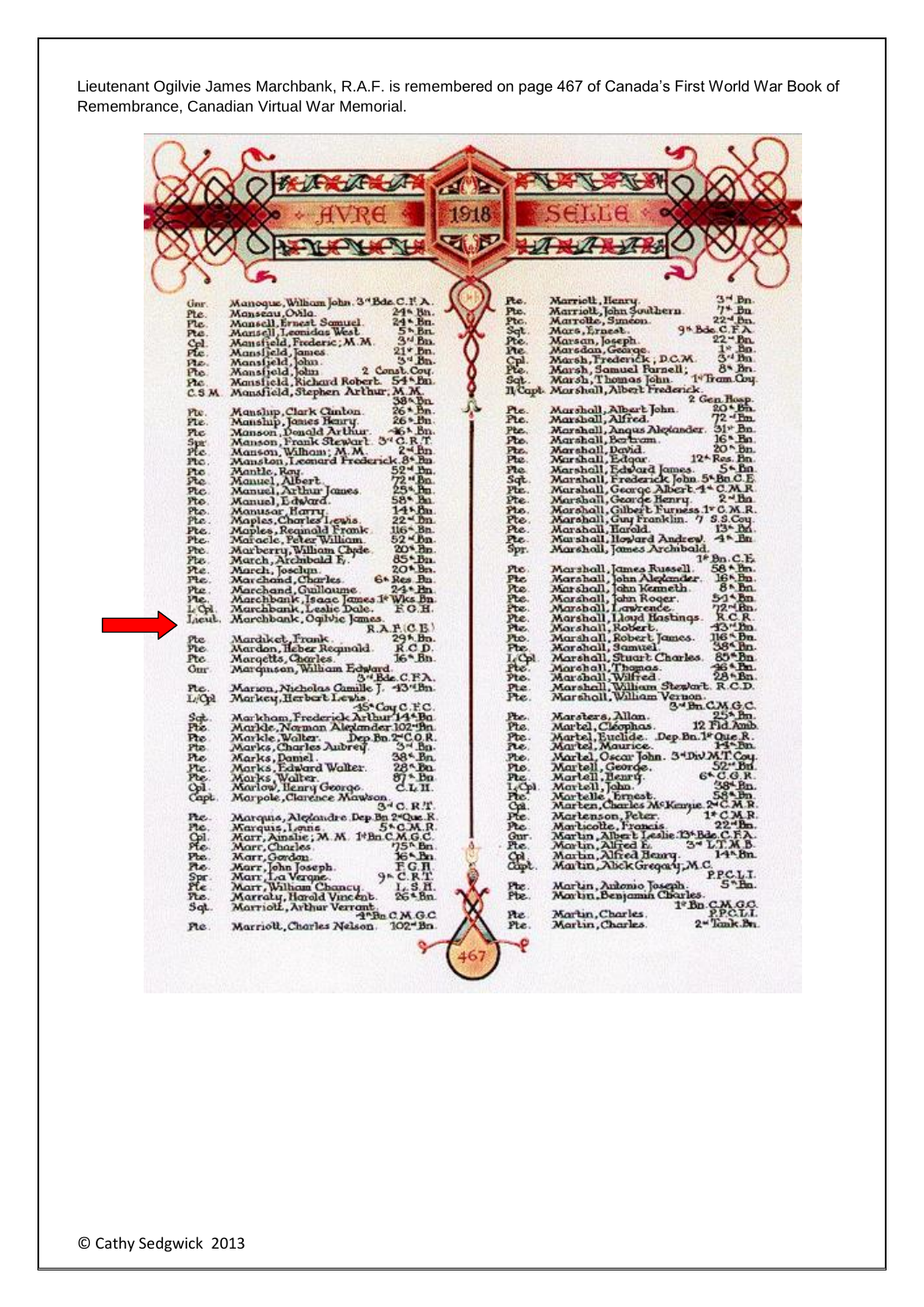

**Lieutenant Ogilvie James Marchbank**



Photo of Lieutenant Ogilvie J. Marchbank's Headstone at Durrington Cemetery, Wiltshire

*(Photos by Anthony Bysouth 2011)*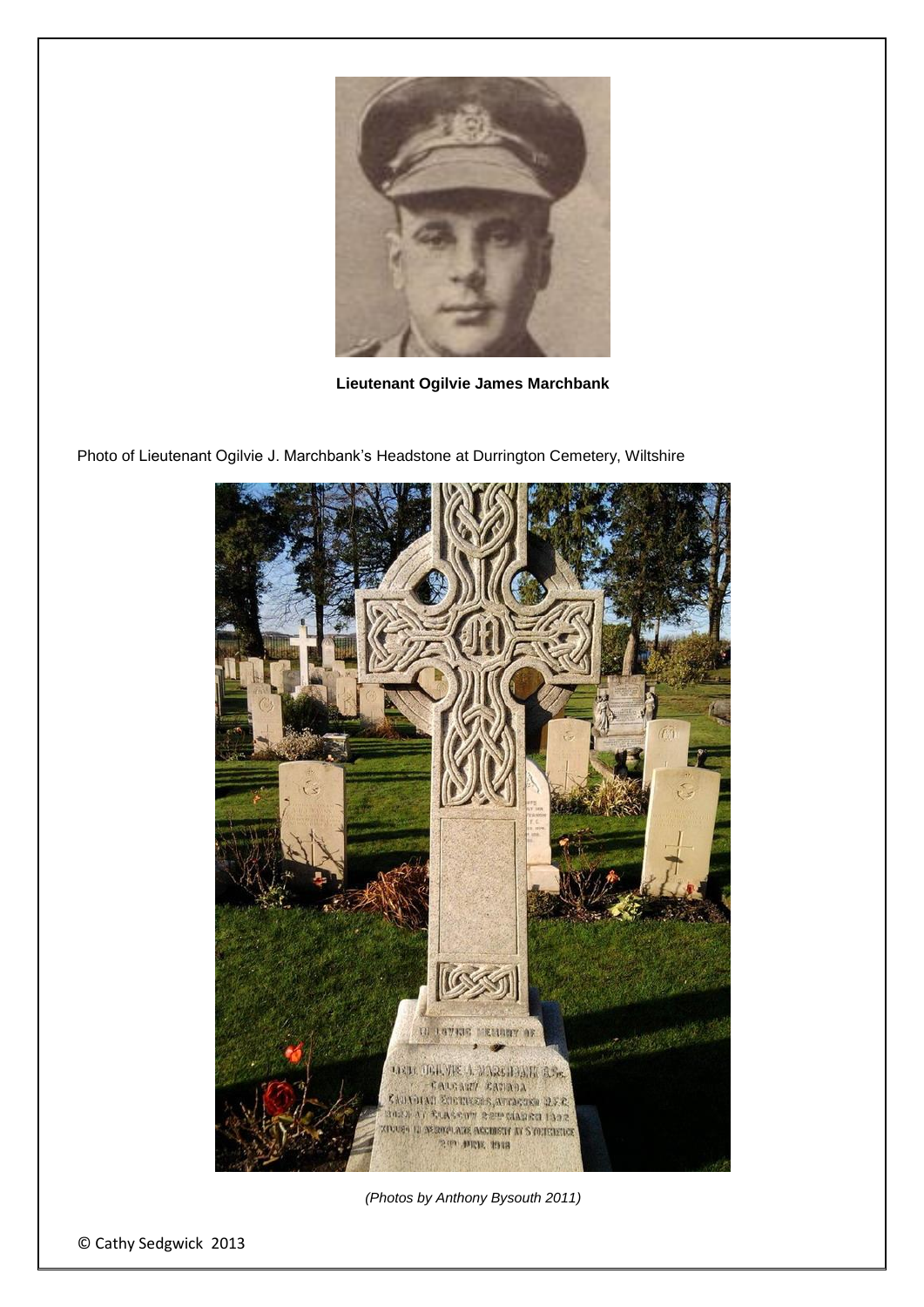

*In Loving Memory of Lieut. Ogilvie J. Marchbank B.Sc. Calgary Canada Canadian Engineers, Attached R.F.C. Born at Glasgow 22nd March 1892 Killed in Aeroplane Accident at Stonehenge 2 nd June 1918*